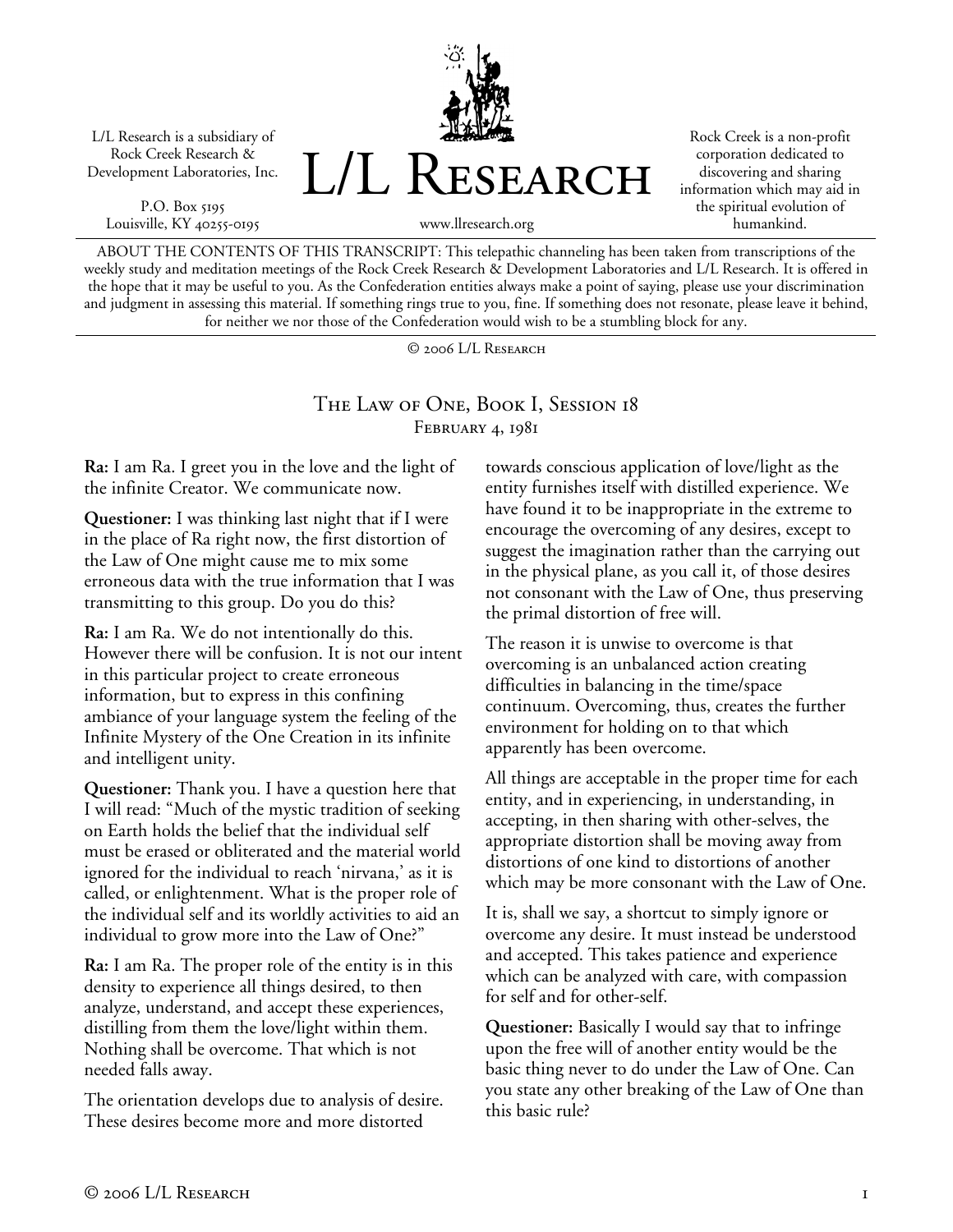**Ra:** I am Ra. As one proceeds from the primal distortion of free will, one proceeds to the understanding of the focal points of intelligent energy which have created the intelligences or the ways of a particular mind/body/spirit complex in its environment, both what you would call natural and what you would call man-made. Thus, the distortions to be avoided are those which do not take into consideration the distortions of the focus of energy of love/light, or shall we say, the Logos of this particular sphere or density. These include the lack of understanding of the needs of the natural environment, the needs of other-selves' mind/body/spirit complexes. These are many due to the various distortions of man-made complexes in which the intelligence and awareness of entities themselves have chosen a way of using the energies available.

Thus, what would be an improper distortion with one entity is proper with another. We can suggest an attempt to become aware of the other-self as self and thus do that action which is needed by other-self, understanding from the other-self's intelligence and awareness. In many cases this does not involve the breaking of the distortion of free will into a distortion or fragmentation called infringement. However, it is a delicate matter to be of service, and compassion, sensitivity, and an ability to empathize are helpful in avoiding the distortions of man-made intelligence and awareness.

The area or arena called the societal complex is an arena in which there are no particular needs for care for it is the prerogative/honor/duty of those in the particular planetary sphere to act according to their free will for the attempted aid of the social complex.

Thus, you have two simple directives: awareness of the intelligent energy expressed in nature, awareness of the intelligent energy expressed in self to be shared when it seems appropriate by the entity with the social complex, and you have one infinitely subtle and various set of distortions of which you may be aware; that is, distortions with respect to self and other-selves not concerning free will but concerning harmonious relationships and service to others as other-selves would most benefit.

**Questioner:** As an entity in this density grows from childhood, he becomes more aware of his responsibilities. Is there an age below which an

entity is not responsible for his actions, or is he responsible from the time of his birth?

**Ra:** I am Ra. An entity incarnating upon the Earth plane becomes conscious of self at a varying point in its time/space progress through the continuum. This may have a median, shall we say, of approximately fifteen of your months. Some entities become conscious of self at a period closer to incarnation, some at a period farther from this event. In all cases responsibility becomes retroactive from that point backward in the continuum so that distortions are to be understood by the entity and dissolved as the entity learns.

**Questioner:** Then an entity four years old would be totally responsible for any actions that were against or inharmonious with the Law of One. Is this correct?

**Ra:** I am Ra. This is correct. It may be noted that it has been arranged by your social complex structures that the newer entities to incarnation are to be provided with guides of a physical mind/body/spirit complex, thus being able to learn quickly what is consonant with the Law of One.

**Questioner:** Who are these guides?

**Ra:** I am Ra. These guides are what you call parents, teachers, and friends.

**Questioner:** You stated yesterday that forgiveness is the eradicator of karma. I am assuming that balanced forgiveness for the full eradication of karma would require forgiveness not only of other-selves but also the forgiveness of self. Am I correct?

**Ra:** I am Ra. You are correct. We will briefly expand upon this understanding in order to clarify.

Forgiveness of other-self is forgiveness of self. An understanding of this insists upon full forgiveness upon the conscious level of self and other-self, for they are one. A full forgiveness is thus impossible without the inclusion of self.

**Questioner:** Thank you—a most important point.

You mentioned that there were a number of Confederations. Do all serve the infinite Creator in basically the same way, or do some specialize in some particular types of service?

**Ra:** I am Ra. All serve the one Creator. There is nothing else to serve, for the Creator is all that there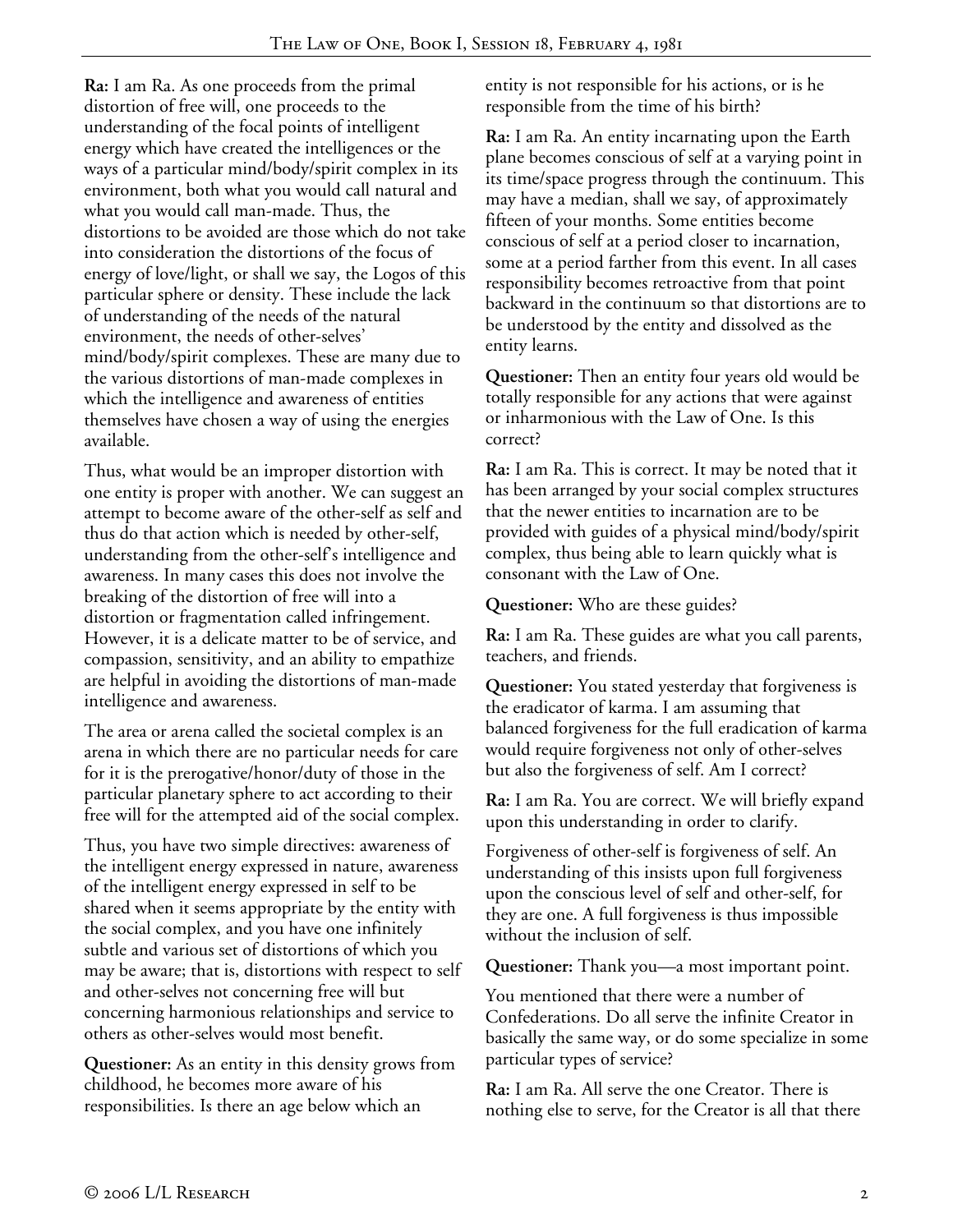is. It is impossible not to serve the Creator. There are simply various distortions of this service.

As in the Confederation which works with your peoples, each Confederation is a group of specialized individual social memory complexes, each doing that which it expresses to bring into manifestation.

**Questioner:** Can you tell me how Yahweh communicated to Earth's people?

**Ra:** I am Ra. This is a somewhat complex question.

The first communication was what you would call genetic. The second communication was the walking among your peoples to produce further genetic changes in consciousness. The third was a series of dialogues with chosen channels.

**Questioner:** Can you tell me what these genetic changes were and how they were brought about?

**Ra:** I am Ra. Some of these genetic changes were in a form similar to what you call the cloning process. Thus, entities incarnated in the image of the Yahweh entities. The second was a contact of the nature you know as sexual, changing the mind/body/spirit complex through the natural means of the patterns of reproduction devised by the intelligent energy of your physical complex.

**Questioner:** Can you tell me specifically what they did in this case?

**Ra:** I am Ra. We have answered this question. Please restate for further information.

**Questioner:** Can you tell me the difference between the sexual programming prior to Yahweh's intervention and after intervention?

**Ra:** I am Ra. This is a question which we can only answer by stating that intervention by genetic means is the same no matter what the source of this change.

**Questioner:** Can you tell me Yahweh's purpose in making the genetic sexual changes?

**Ra:** I am Ra. The purpose 75,000 years ago, as you measure time, was of one purpose only: that to express in the mind/body complex those characteristics which would lead to further and more speedy development of the spiritual complex.

**Questioner:** How did these characteristics go about leading to the more spiritual development?

**Ra:** I am Ra. The characteristics which were encouraged included sensitivity of all the physical senses to sharpen the experiences, and the strengthening of the mind complex in order to promote the ability to analyze these experiences.

**Questioner:** When did Yahweh act to perform the genetic changes?

**Ra:** I am Ra. The Yahweh group worked with those of the planet you call Mars 75,000 years ago in what you would call the cloning process. There are differences, but they lie in the future of your time/space continuum and we cannot break the free will Law of Confusion.

The 2,600, approximately, time was the second time—we correct ourselves: 3,600—approximately, the time of attempts by those of the Orion group during this cultural complex; this was a series of encounters in which the ones called Anak were impregnated with the new genetic coding by your physical complex means so that the organisms would be larger and stronger.

**Questioner:** Why did they want larger and stronger organisms?

**Ra:** I am Ra. The ones of Yahweh were attempting to create an understanding of the Law of One by creating mind/body complexes capable of grasping the Law of One. The experiment was a decided failure from the view of the desired distortions due to the fact that rather than assimilating the Law of One, it was a great temptation to consider the socalled social complex or subcomplex elite or different and better than other-selves, this one of the techniques of service to self.

**Questioner:** Then the Orion group produced this larger body complex to create an elite so that the Law of One could be applied in what we call the negative sense?

**Ra:** I am Ra. This is incorrect. The entities of Yahweh were responsible for this procedure in isolated cases as experiments in combating the Orion group.

However, the Orion group were able to use this distortion of mind/body complex to inculcate the thoughts of the elite rather than concentrations upon the learning/teaching of oneness.

**Questioner:** Was Yahweh then of the Confederation?